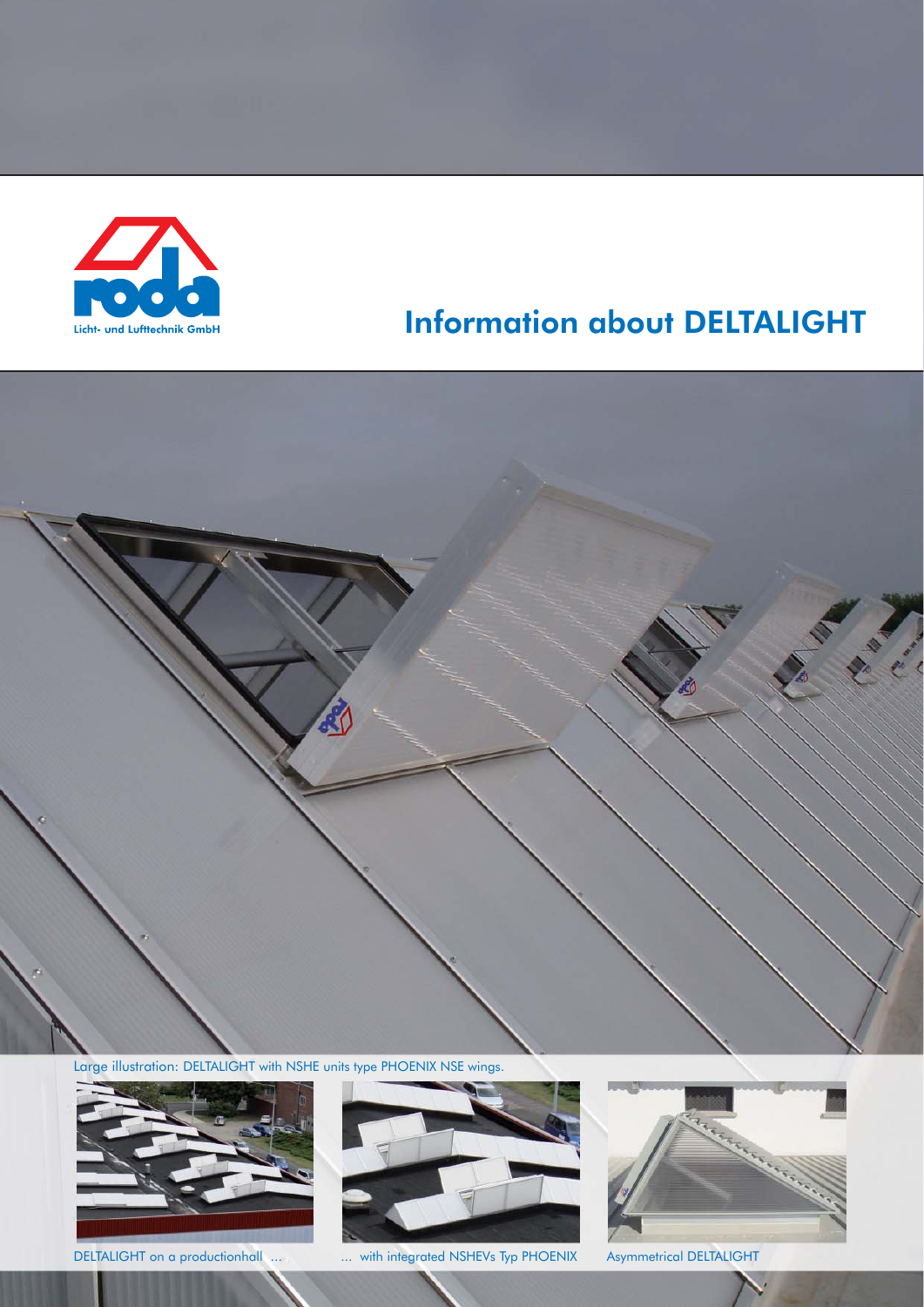The DELTALIGHT is a triangular skylight system on a self-supporting aluminium construction in which multiwall polycarbonate panels are inserted. Due to its design with glazing elements mounted in extruded aluminium sections, the DELTALIGHT has good thermal-insulation properties, thus guaranteeing low energy costs. Significantly better insulation values can be achieved by filling the panels with Lumira™aerogel. The Lumira™ also results in excellent lightscattering properties. Installing or retrofitting natural smoke and heat extractors or other devices into the DELTALIGHT is an easy option. The DELTALIGHT system can be fitted with a PSP30 fallthrough prevention system. It is adapted accordingly for special requirements such as stricter sound insulation standards. Furthermore, south-facing solar shading can be installed.

The DELTALIGHT is available in both the MKI and the MKII versions. The two versions have different base profiles. The MKI profile permits the angles to differ allowing an asymmetrical construction up to a width of two meters. Furthermore, it is easier to install. The more economic MKII base profile is only available in two versions with either a 30° or a 45° fixed angle.

The DELTALIGHT complies with the fire classification B-s1, d0 (opal: B-s2, d0).

## Advantages:

- Natural daylight (glare-free when Opal or Lumira™aerogel filled panels are fitted)
- Natural smoke and heat extractors can be fitted which can also be used for everyday ventilation
- Low weight due to aluminium sections and multiwall polycarbonate panels
- Optimum sun-protection louvres reduce heat build-up in the building in summer'
- Simple assembly in a modular system

Standard-angle sequence 45° / 90° / 45° and 30° / 120° / 30° Other angle sequences and asymmetrical construction (up to 2m) possible by request.



DELTALIGHT with integrated PHOENIX natural smoke and heat extractor.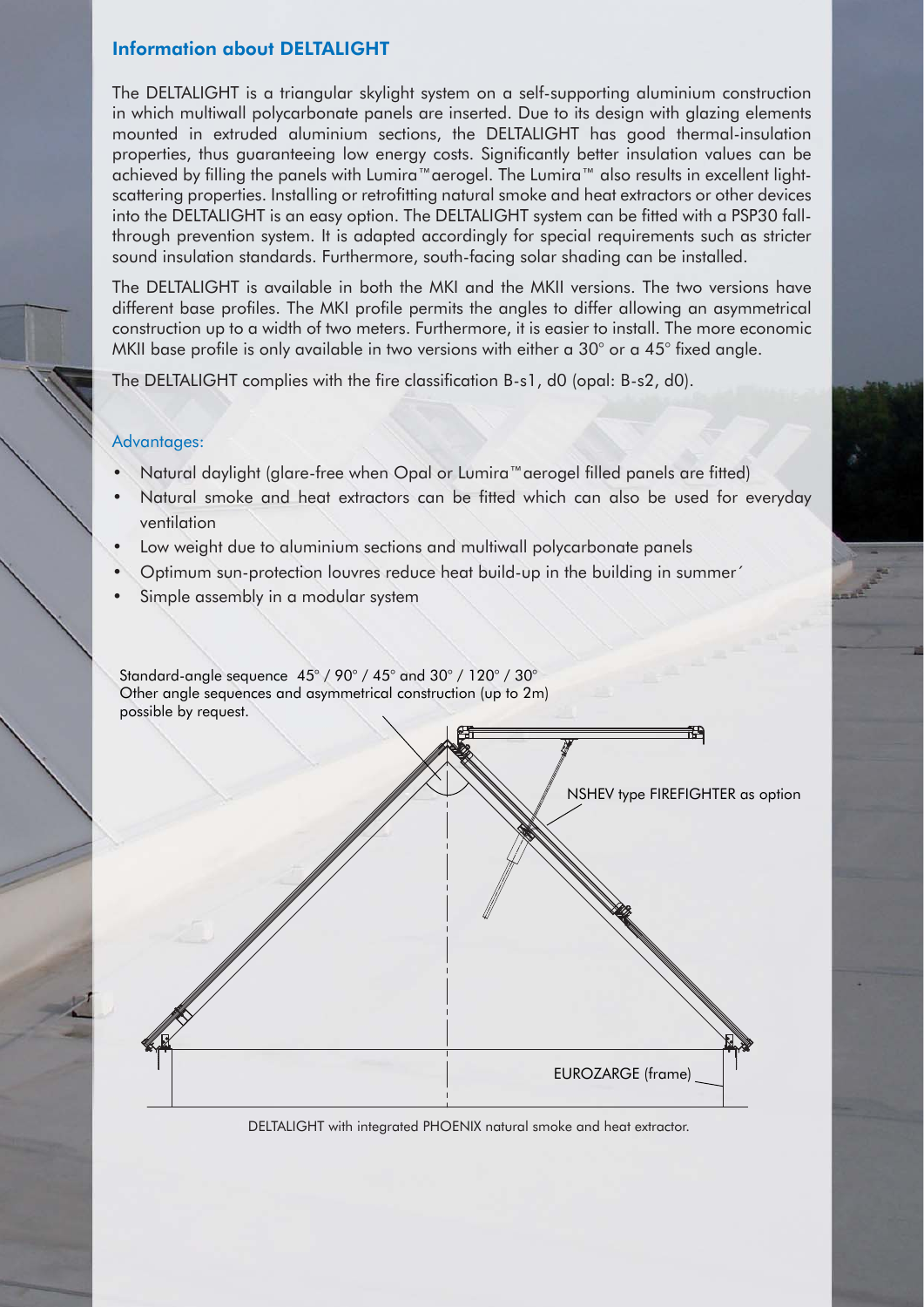#### Design characteristics:

The self-supporting construction is made of the aluminium alloy AIMg Si05 F22. Here, the base edge profile is mounted on a curb. At the end faces the glazing elements are held in an all-round end-panel profile. The profile ends are cut to the same angle as the first and last endpanel glazing bars, and at the same time they form the border of the base. The end panel is made of 16 mm multiwall polycarbonate panel. Threaded glazing bars welded together form the ridge turrets and the basis for the infill. The ridge flashing is made up of ridge caps and angle plates, which are attached to the upper glazing bars. All fittings are made of aluminium or stainless steel.

#### Sizes:

The DELTALIGHT is manufactured for roof openings between 1,500 mm and 5,000 mm. With a glazing bar spacing of 1,000 mm, there are no length restrictions. The skylight is available with the following standard angle combinations: 30°/ 120°/ 30° and 45°/ 90°/ 45° mm. Asymmetrical designs and other angles are available on request.

#### Infill:

The glazing infill is made of multiwall polycarbonate panels with a choice between different thicknesses, with or without Lumira filling. An insulated-glass infill is also available.

Light and thermal transmittance values of the polycarbonate multiwall panels:

| Plate thickness<br>(for transparent multiwall panels) | Light transmission in % | U-value in W/m <sup>2</sup> K |
|-------------------------------------------------------|-------------------------|-------------------------------|
| $10 \text{ mm}$                                       | 65%                     | 2.39                          |
| $+$ Lumira <sup>™</sup>                               | 65%                     | 1.93                          |
| $16 \text{ mm}$                                       | 59%                     | 1.82                          |
| $+$ Lumira <sup>™</sup>                               | 57%                     | 1.31                          |
| $20$ mm<br>Lumira <sup>™</sup> not available          | 58%                     | 1.67                          |
| $25 \, \text{mm}$                                     | 40%                     | 1.50                          |
| $+$ Lumira <sup>™</sup>                               | 32%                     | 0.89                          |
| 32 mm<br>Lumira <sup>™</sup> not available            | 48%                     | 1.10                          |

For glare-free lighting, the panels are also available in an opal version. This option is not available for Lumira™-filled panels as Lumira™aerogel already provides for optimum lightscattering characteristics.